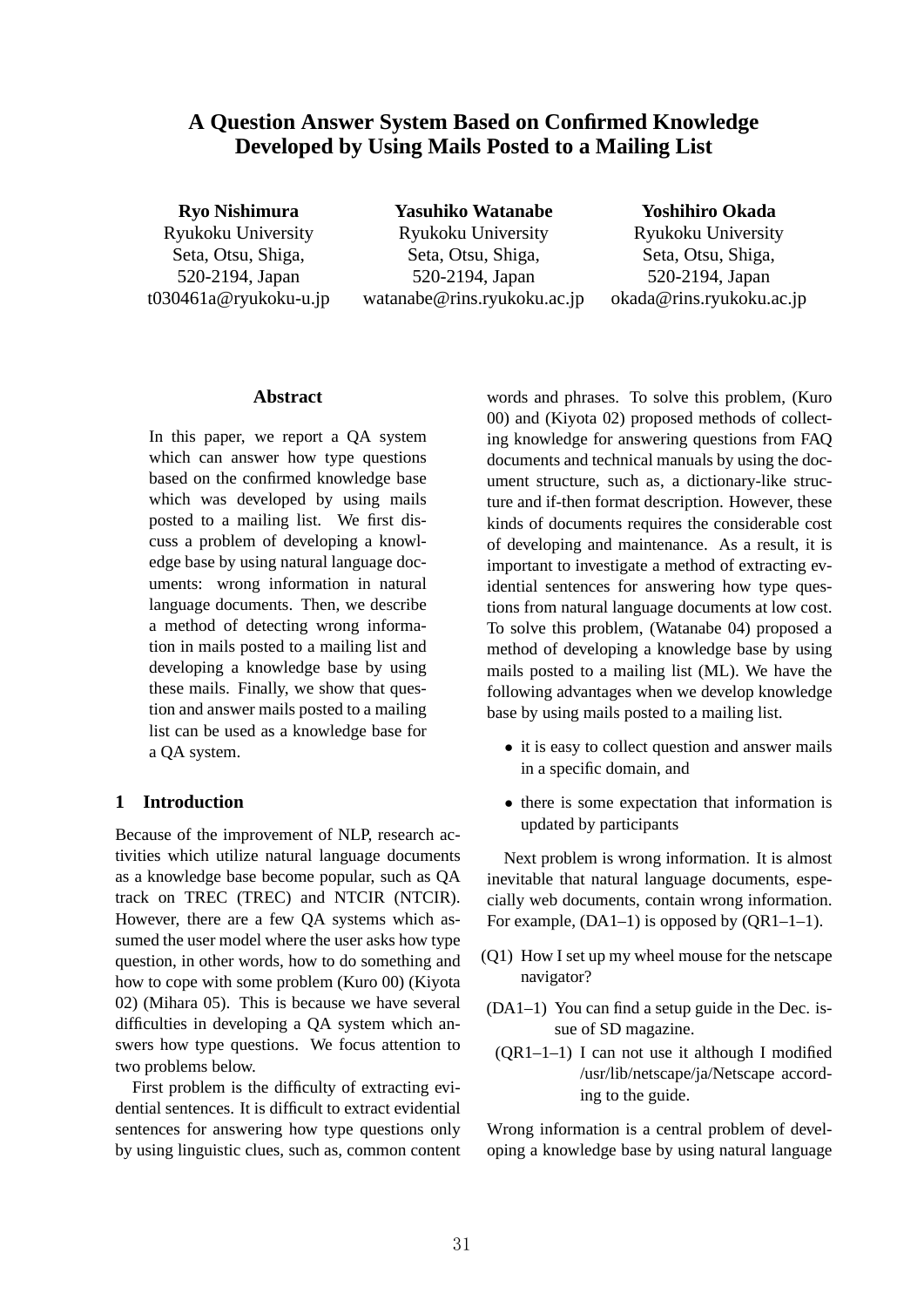documents. As a result, it is important to investigate a method of detecting and correcting wrong information in natural language documents. (Watanabe 05) reported a method of detecting wrong information in question and answer mails posted to a mailing list. In (Watanabe 05), wrong information in the mails can be detected by using mails which ML participants submitted for correcting wrong information in the previous mails. Then, the system gives one of the following confirmation labels to each set of question and their answer mails:

- **positive label** shows the information described in a set of a question and its answer mail is confirmed by the following mails,
- **negative label** shows the information is opposed by the following mails, and
- **other label** shows the information is not yet confirmed.

Our knowledge base, on which our QA system bases, is composed of these labeled sets of a question and its answer mail. Finally, we describe a QA system: It finds question mails which are similar to user's question and shows the results to the user. The similarity between user's question and a question mail is calculated by matching of user's question and the significant sentence extracted from the question mail. A user can easily choose and access information for solving problems by using the significant sentences and these confirmation labels.

## **2 Confirmed knowledge base developed by using mails posted to a mailing list**

There are mailing lists to which question and answer mails are posted frequently. For example, in Vine Users ML, several kinds of question and answer mails are posted by participants who are interested in Vine Linux  $1$ . We reported that mails posted to these kinds of mailing lists have the following features.

1. Answer mails can be classified into three types: (1) direct answer (DA) mail, (2) questioner's reply (QR) mail, and (3) the others. Direct answer mails are direct answers to the original question. Questioner's reply mails are questioner's answers to the direct answer mails.

- 2. Question and answer mails do not have a firm structure because questions and their answers are described in various ways. Because of no firm structure, it is difficult to extract precise information from mails posted to a mailing list in the same way as (Kuro 00) and (Kiyota 02) did.
- 3. A mail posted to ML generally has a significant sentence. For example, a significant sentence of a question mail has the following features:
	- (a) it often includes nouns and unregistered words which are used in the mail subject.
	- (b) it is often quoted in the answer mails.
	- (c) it often includes the typical expressions, such as,

 $(ga / shikasi$  (but / however)) +  $\cdots$  + *mashita* / *masen / shouka / imasu* (can / cannot / whether / current situation is) + .

(ex) *Bluefish de nihongo font ga hyouji deki masen.* (I cannot see Japanese fonts on Bluefish.)

(d) it often occurs near the beginning.

Taking account of these features, (Watanabe 05) proposed a method of extracting significant sentences from question mails, their DA mails, and QR mails by using surface clues. Furthermore, (Watanabe 05) proposed a method of detecting wrong information in a set of a question mail and its DA mail by using the QR mail.

For evaluating our method, (Watanabe 05) selected 100 examples of question mails in Vine Users ML. They have 121 DA mails. Each set of the question and their DA mails has one QR mail.

First, we examined whether the results of determining the confirmation labels were good or not. The results are shown in Table 1. Table 2 shows the type and number of incorrect confirmation. The reasons of the failures were as follows:

- there were many significant sentences which did not include the clue expressions.
- *•* there were many sentences which were not significant sentences but included the clue expressions.

<sup>&</sup>lt;sup>1</sup>Vine Linux is a linux distribution with a customized Japanese environment.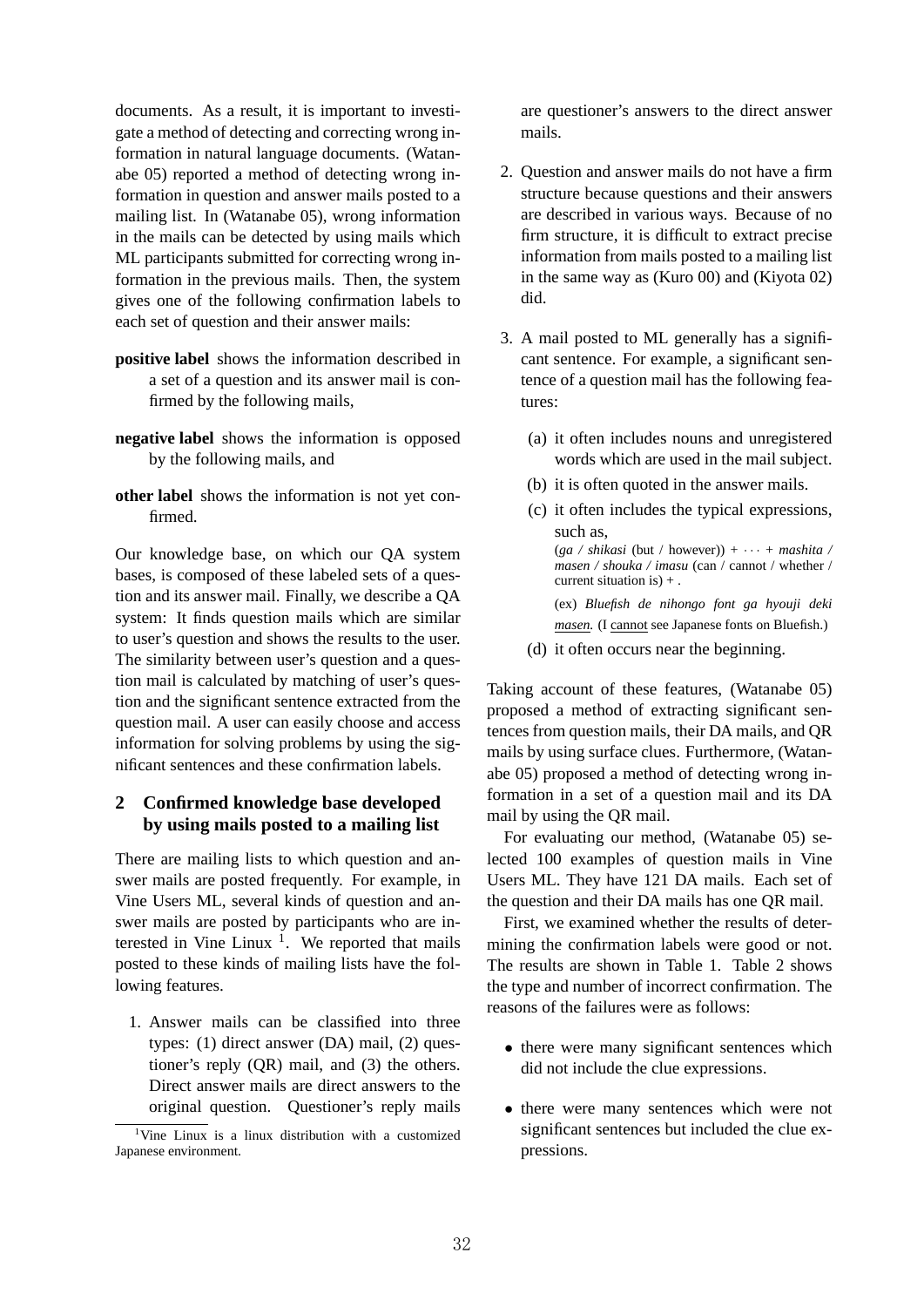Table 1: Results of determining confirmation labels

| type     | correct | incorrect | total |
|----------|---------|-----------|-------|
| positive | 35      | 18        | 53    |
| negative | 10      |           | 14    |
| other    | 18      | h         |       |

Table 2: Type and number of incorrect confirmation incorrect  $\frac{1}{1}$  type and number of correct answers

|              | e, pe and hannoer or correct and weight |          |       |       |
|--------------|-----------------------------------------|----------|-------|-------|
| confirmation | positive                                | negative | other | total |
| positive     |                                         |          |       |       |
| negative     |                                         |          |       |       |
| other        |                                         |          |       |       |
|              |                                         |          |       |       |

Table 3: Results of determining confirmation labels to the proper sets of a question and its DA mail

| $labeling result$   positive negative other   total |    |  |    |
|-----------------------------------------------------|----|--|----|
| correct                                             | 29 |  | 64 |
| failure                                             |    |  |    |

- *•* some question mails were submitted not for asking questions, but for giving some news, notices, and reports to the participants. In these cases, there were no answer in the DA mail and no sentence in the QR mail for confirming the previous mails.
- *•* questioner's answer was described in several sentences and one of them was extracted, and
- *•* misspelling.

Next, we examined whether these significant sentences and the confirmation labels were helpful in choosing and accessing information for solving problems. In other words, we examined whether

- there was good connection between the significant sentences or not, and
- the confirmation label was proper or not.

For example, (Q2) and (DA2–1) in Figure 1 have the same topic, however, (DA2–2) has a different topic. In this case, (DA2–1) is a good answer to question (Q2). A user can access the document from which (DA2–1) was extracted and obtain more detailed information. As a result, the set of (Q2) and (DA2–1) was determined as correct. On the contrary, the set of  $(Q2)$  and  $(DA2-1)$  was a failure. In this experiment, 87 sets of a question and its DA mail were determined as correct and 34 sets were failures. The reasons of the failures were as follows:

- (Q2) *vedit ha, sonzai shinai file wo hirakou to suru to core wo haki masuka.* (Does vedit terminate when we open a new file?)
	- (DA2–1) *hai, core dump shimasu.* (Yes, it terminates.)
	- (DA2–2) *shourai, GNOME ha install go sugu tsukaeru no desu ka?* (In near future, can I use GNOME just after the installation?)
- (Q3) *sound no settei de komatte imasu.* (I have much trouble in setting sound configuration.)
	- (DA3–1) *mazuha, sndconfig wo jikkou shitemitekudasai.* (First, please try 'sndconfig'.)
		- (QR3–1–1) *kore de umaku ikimashita.* (I did well.)
	- (DA3–2) *sndconfig de, shiawase ni narimashita.* (I tried 'sndconfig' and became happy.)
- (Q4) *ES1868 no sound card wo tsukatte imasu ga, oto ga ookisugite komatte imasu.* (My trouble is that sound card ES1868 makes a too loud noise.)
	- (DA4–1) *xmixer wo tsukatte kudasai.* (Please use xmixer.) (QR4–1–1) *xmixer mo xplaycd mo tsukaemasen.* (I cannot use xmixer and xplaycd, too.)

Figure 1: Examples of the significant sentence extraction

- *•* wrong significant sentences extracted from question mails, and
- *•* wrong significant sentences extracted from DA mails.

Failures which were caused by wrong significant sentences extracted from question mails were not serious. This is because there is not much likelihood of matching user's question and wrong significant sentence extracted from question mails. On the other hand, failures which were caused by wrong significant sentences extracted from DA mails were serious. In these cases, significant sentences in the question mails were successfully extracted and there is likelihood of matching user's question and the significant sentence extracted from question mails. Therefore, the precision of the significant sentence extraction was emphasized in this task.

Next, we examined whether proper confirmation labels were given to these 87 good sets of a question and its DA mail or not, and then, we found that proper confirmation labels were given to 64 sets in them. The result was shown in Table 3.

We discuss some example sets of significant sentences in detail. Question (Q3) in Figure 1 has two answers,  $(DA3-1)$  and  $(DA3-2)$ .  $(DA3-1)$  is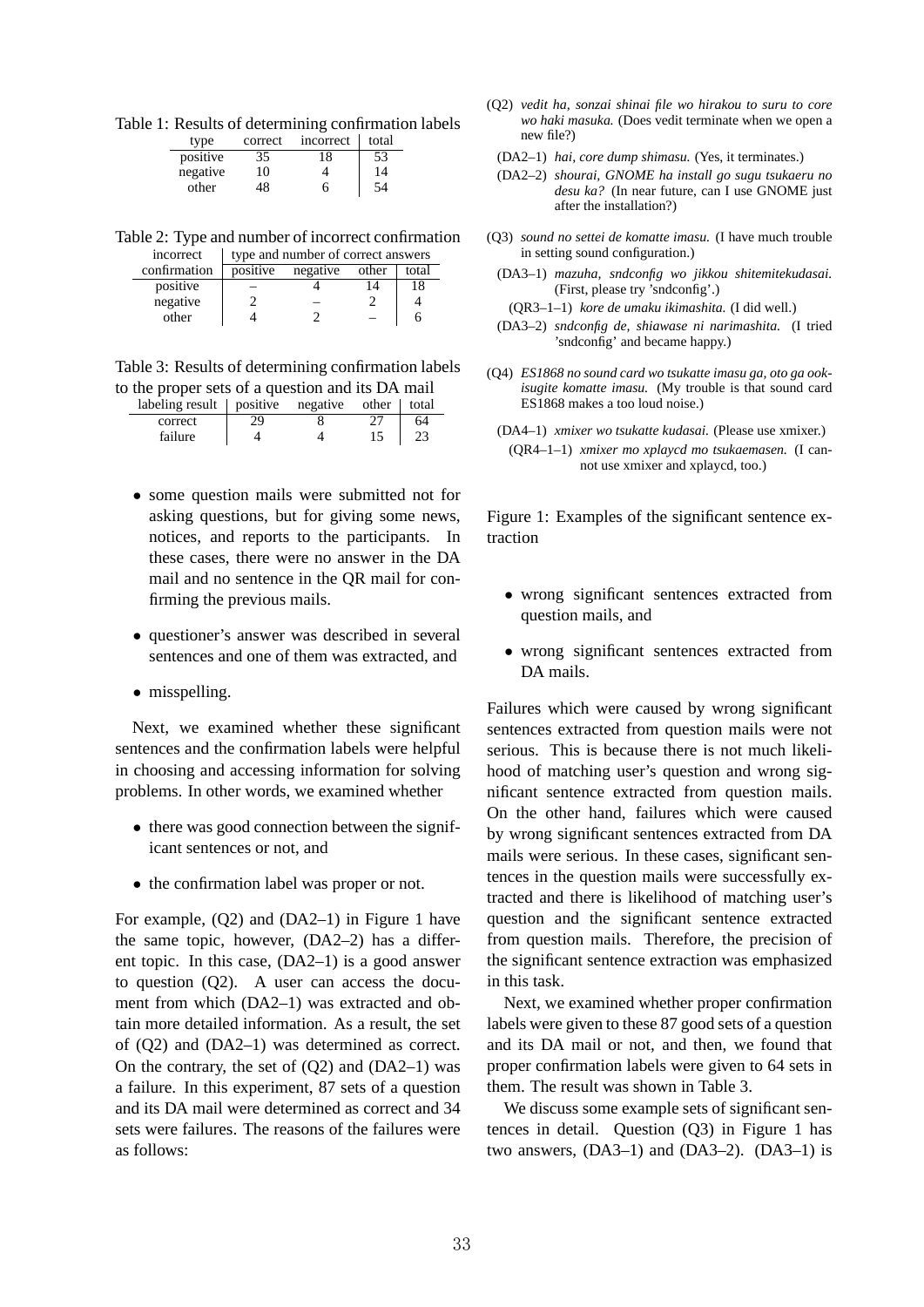

Figure 3: A QA example which was generated by our system



Figure 2: System overview

a suggestion to the questioner of (Q3) and (DA3– 2) explains answerer's experience. The point to be noticed is (QR3–1–1). (QR3–1–1) contains a clue expression, "*umaku ikimashita* (did well)", which gives a positive label to the set of (Q3) and (DA3– 1). It guarantees the information quality of (DA3– 1) and let the user choose and access the answer mail from which (DA3–1) was extracted.

(DA4–1) in Figure 1 which was extracted from a DA mail has wrong information. Then, the questioner of (Q4) confirmed whether the given information was helpful or not, and then, posted (QR4– 1–1) in order to point out and correct the wrong information in (DA4–1). In this experiment, we found 16 cases where the questioners posted reply mails in order to correct the wrong information, and the system found 10 cases in them and gave negative labels to the sets of the question and its DA mail.

# **3 QA system using mails posted to a mailing list**

### **3.1 Outline of the QA system**

Figure 2 shows the overview of our system. A user can ask a question to the system in a natural language. Then, the system retrieves similar questions from mails posted to a mailing list, and shows the user the significant sentences which were extracted the similar question and their answer mails. According to the confirmation labels, the sets of the similar question and their answer mails were classified into three groups, positive, negative, and other, and shown in three tabs (Figure 3). A user can easily choose and access information for solving problems by using the significant sentences and the con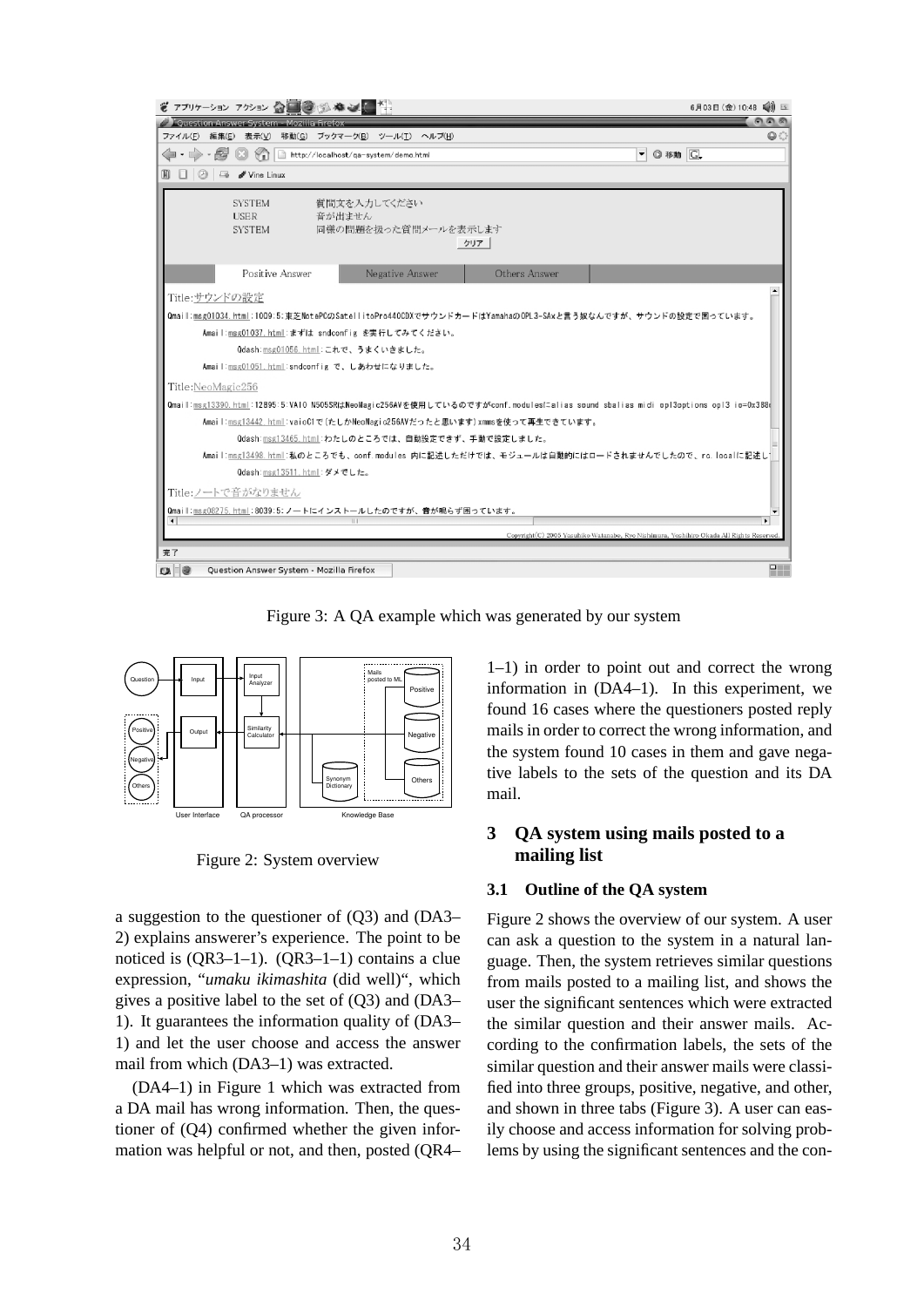firmation labels. The system consists of the following modules:

#### **Knowledge Base** It consists of

- *•* question and answer mails (50846 mails),
- significant sentences (26334 sentences: 8964, 13094, and 4276 sentences were extracted from question, DA, and QR mails, respectively),
- confirmation labels (4276 labels were given to 3613 sets of a question and its DA mail), and
- synonym dictionary (519 words).

**QA processor** It consists of input analyzer and similarity calculator.

Input analyzer transforms user's question into a dependency structure by using JUMAN(Kuro 98) and KNP(Kuro 94).

Similarity calculator calculates the similarity between user's question and a significant sentence in a question mail posted to a mailing list by comparing their common content words and dependency trees in the next way:

The weight of a common content word *t* which occurs in user's question and significant sentence *S* in the mails *M*  $(i = 1 \quad N)$  is:

$$
w_{WORD}(t\ M) = t\ (t\ S)\ \frac{N}{d\ (t)}
$$

where  $t$  ( $t$   $S$ ) denotes the number of times content word *t* occurs in significant sentence *S* , *N* denotes the number of significant sentences, and  $d(t)$  denotes the number of significant sentences in which content word *t* occurs. Next, the weight of a common modifier-head relation in user's question and significant sentence *S* in question mail *M* is:

$$
w_{LINK}(l\ M)\ =\ w_{WORD}(d\ier(l)\ M)\\ +w_{WORD}(head(l)\ M)
$$

where  $di \,$  *ier*(*l*) and *head*(*l*) denote a modifier and a head of modifier-head relation *l*, respectively.

Therefore, the similarity score between user's question and significant sentence *S* of question mail M,  $SCO$   $E(\t M)$ , is set to the total weight of common content words and modifierhead relations which occur user's question and significant sentence  $S$  of question mail  $M$ , that is,

$$
SCO E(M) = SCO E_{WORD}(M)
$$
  
+
$$
+SCO E_{LINK}(M)
$$

where the elements of set *T* and set *L* are common content words and modifier-head relations in user's question and significant sentence *S* in question mail *M* , respectively.

When the number of common content words which occur in user's question and significant sentence *S* in question mail *M* is more than one, the similarity calculator calculates the similarity score and sends it to the user interface.

**User Interface** Users can access to the system via a WWW browser by using CGI based HTML forms. User interface put the answers in order of the similarity scores.

### **3.2 Evaluation**

For evaluating our method, we gave 32 questions in Figure 4 to the system. These questions were based on question mails posted to Linux Users ML. The result of our method was compared with the result of full text retrieval

**Test 1** by examined first answer

**Test 2** by examined first three answers

**Test 3** by examined first five answers

Table 4 (a) shows the number of questions which were given the proper answer. Table 4 (b) shows the number of proper answers. Table 4 (c) shows the number and type of confirmation labels which were given to proper answers.

In Test 1, our system answered question 2, 6, 7, 8, 13, 14, 15, 19, and 24. In contrast, the full text retrieval system answered question 2, 5, 7, 19, and 32. Both system answered question 2, 7 and 19, however, the answers were different. This is because several solutions of a problem are often sent to a mailing list and the systems found different but proper answers. In all the tests, the results of our method were better than those of full text retrieval. Our system answered more questions and found more proper answers than the full text retrieval system did. Furthermore, it is much easier to choose and access information for solving problems by using the answers of our QA system than